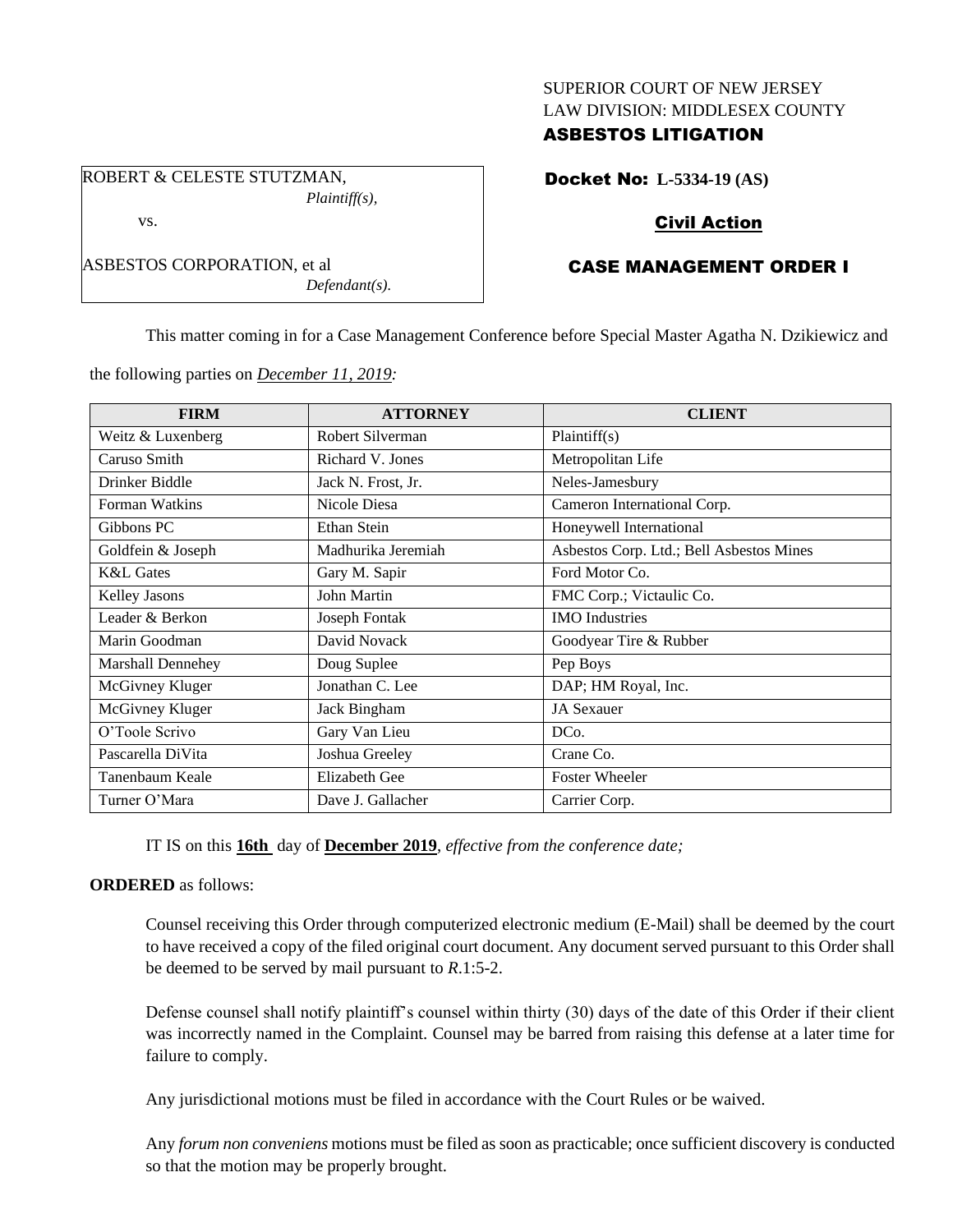## **DISCOVERY**

| December 31, 2019 | Defendants shall serve answers to standard interrogatories by this date.                                                                                                                                    |
|-------------------|-------------------------------------------------------------------------------------------------------------------------------------------------------------------------------------------------------------|
| January 10, 2020  | Plaintiff shall propound supplemental interrogatories and document requests by this date.                                                                                                                   |
| February 10, 2020 | Defendants shall serve answers to supplemental interrogatories and document requests by this<br>date.                                                                                                       |
| January 10, 2020  | Defendants shall propound supplemental interrogatories and document requests by this date.                                                                                                                  |
| February 10, 2020 | Plaintiff shall serve answers to supplemental interrogatories and document requests by this<br>date.                                                                                                        |
| March 20, 2020    | Fact discovery, including depositions, shall be completed by this date. Plaintiff's counsel shall<br>contact the Special Master within one week of this deadline if all fact discovery is not<br>completed. |
| March 20, 2020    | Depositions of corporate representatives shall be completed by this date.                                                                                                                                   |

## **EARLY SETTLEMENT**

June 30, 2020 Settlement demands shall be served on all counsel and the Special Master by this date.

### **MEDICAL EXPERT REPORT**

| April 30, 2020 | Plaintiff shall serve medical expert reports by this date.                                                                                                                                                                                               |
|----------------|----------------------------------------------------------------------------------------------------------------------------------------------------------------------------------------------------------------------------------------------------------|
| April 30, 2020 | Upon request by defense counsel, plaintiff is to arrange for the transfer of pathology specimens<br>and x-rays, if any, by this date.                                                                                                                    |
| August 7, 2020 | Defendants shall identify its medical experts and serve medical reports, if any, by this date. In<br>addition, defendants shall notify plaintiff's counsel (as well as all counsel of record) of a<br>joinder in an expert medical defense by this date. |

#### **LIABILITY EXPERT REPORTS**

| April 30, 2020 | Plaintiff shall identify its liability experts and serve liability expert reports by this date or |
|----------------|---------------------------------------------------------------------------------------------------|
|                | waive any opportunity to rely on liability expert testimony.                                      |

August 7, 2020 Defendants shall identify its liability experts and serve liability expert reports, if any, by this date or waive any opportunity to rely on liability expert testimony.

### **SUMMARY JUDGMENT MOTION PRACTICE**

May 8, 2020 Plaintiff's counsel shall advise, in writing, of intent not to oppose motions by this date.

 $\_$  , and the set of the set of the set of the set of the set of the set of the set of the set of the set of the set of the set of the set of the set of the set of the set of the set of the set of the set of the set of th

- May 22, 2020 Summary judgment motions shall be filed no later than this date.
- June 19, 2020 Last return date for summary judgment motions.